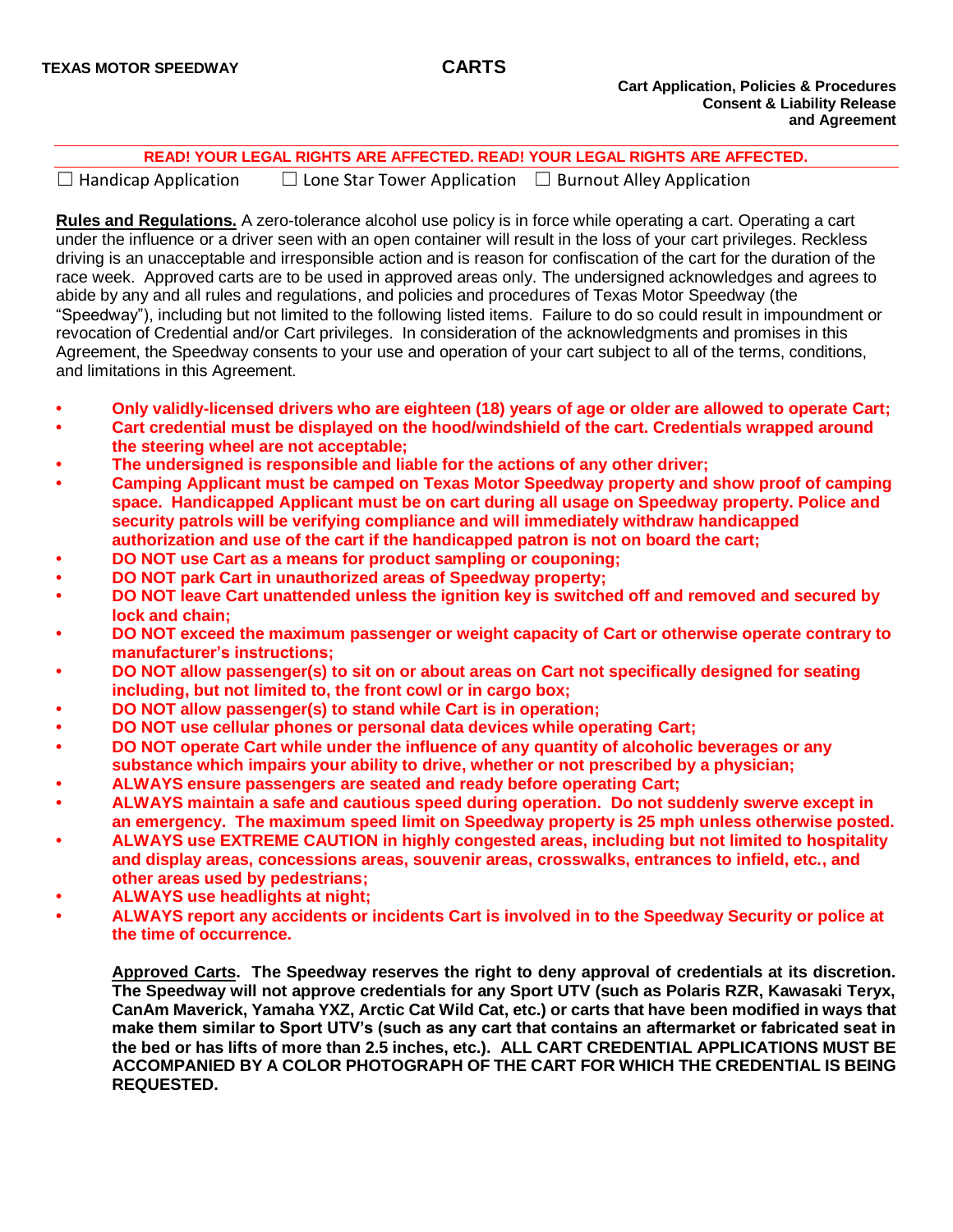### **Cart Application, Policies & Procedures Consent & Liability Release and Agreement**

**Accidents.** Should the Cart cause or become involved in an accident of any kind, regardless of the seriousness, the operator of the Cart must stop and contact Speedway security and/or a police officer, and in such event the operator of the Cart must remain at the accident scene until Speedway and/or police personnel advise they may leave.

**TMS Not Responsible Damage or Loss.** Neither Speedway nor any of its representatives shall be responsible for damage or loss to the Cart or personal property left in or around the Cart, or damage done by the Cart.

**Certification.** I certify that I am at least eighteen years old and have a valid driver's license. I understand that Texas Motor Speedway or affiliates may require me to provide it at any time. I agree that the privileges extended to me WILL NOT BE TRANSFERRED TO ANOTHER AND CAN BE REVOKED at any time and for any reason which Texas Motor Speedway determines in its discretion to be appropriate, including, but not limited to, improper use, misconduct, or misuse of any privilege granted to me.

**Assumption of Risk.** I understand that my presence on the premises of the Speedway and the operation of carts can expose me to dangers both from known risk and unanticipated risk. I willingly and voluntarily assume these risks, including the risk of negligent conduct by others. I recognize that negligent conduct can cause property damage and personal injury including serious injury or death.

**Insurance.** I shall procure and maintain during the time my Cart is on the premises of Texas Motor Speedway, at my sole cost and expense, the insurance coverages as specified in this section, (coverage limits may be satisfied with a combination of primary, umbrella, and/or excess insurance policies), during this Agreement.

(a) Commercial General Liability: Coverage limits must be equal to but not less than a combined single limit of Five Million Dollars (\$5,000,000) and include coverage's for (i) Bodily Injury and Property Damage Liability, (ii) Products/Completed Operations (iii) Personal Injury Liability, and (iv) Contractual Liability covering the indemnification provisions of this Agreement.

(b) Additional Insureds: Each liability policy shall either name, add, or include as Additional Insured the following: Texas Motor Speedway, LLC; Speedway Children's Charities; Speedway Motorsports, LLC and their respective parent companies, subsidiaries, affiliates, shareholders, members, partners, chapters, officers, managers, directors, employees, and agents ("Additional Insureds").

(c) Waiver of Subrogation: The coverage as indicated in Commercial General Liability, Umbrella/Excess Liability, or any required coverages will waive all rights of recovery against the Additional Insureds and assigns of each.

(d) Primary and non-contributory: All insurance policies required will be primary and non-contributory to any insurance or self-insurance carried by any Additional Insured.

(e) Certificates of Insurance: On or before execution of this Agreement, I shall provide certificates of insurance to Texas Motor Speedway, LLC. as evidence that policies specified in this section providing the required coverage, conditions, and limits are in full force and effect.

(f) I agree to notify Texas Motor Speedway within two (2) days of receipt of cancellation notice should any of the above described polices cancel prior to the expiration date.

(g) The fulfillment of the insurance obligations hereunder, however, shall not otherwise relieve me of any liability assumed by me hereunder or in any way modify my indemnity obligations.

(h) The provisions of this section shall survive the expiration or termination of this Agreement.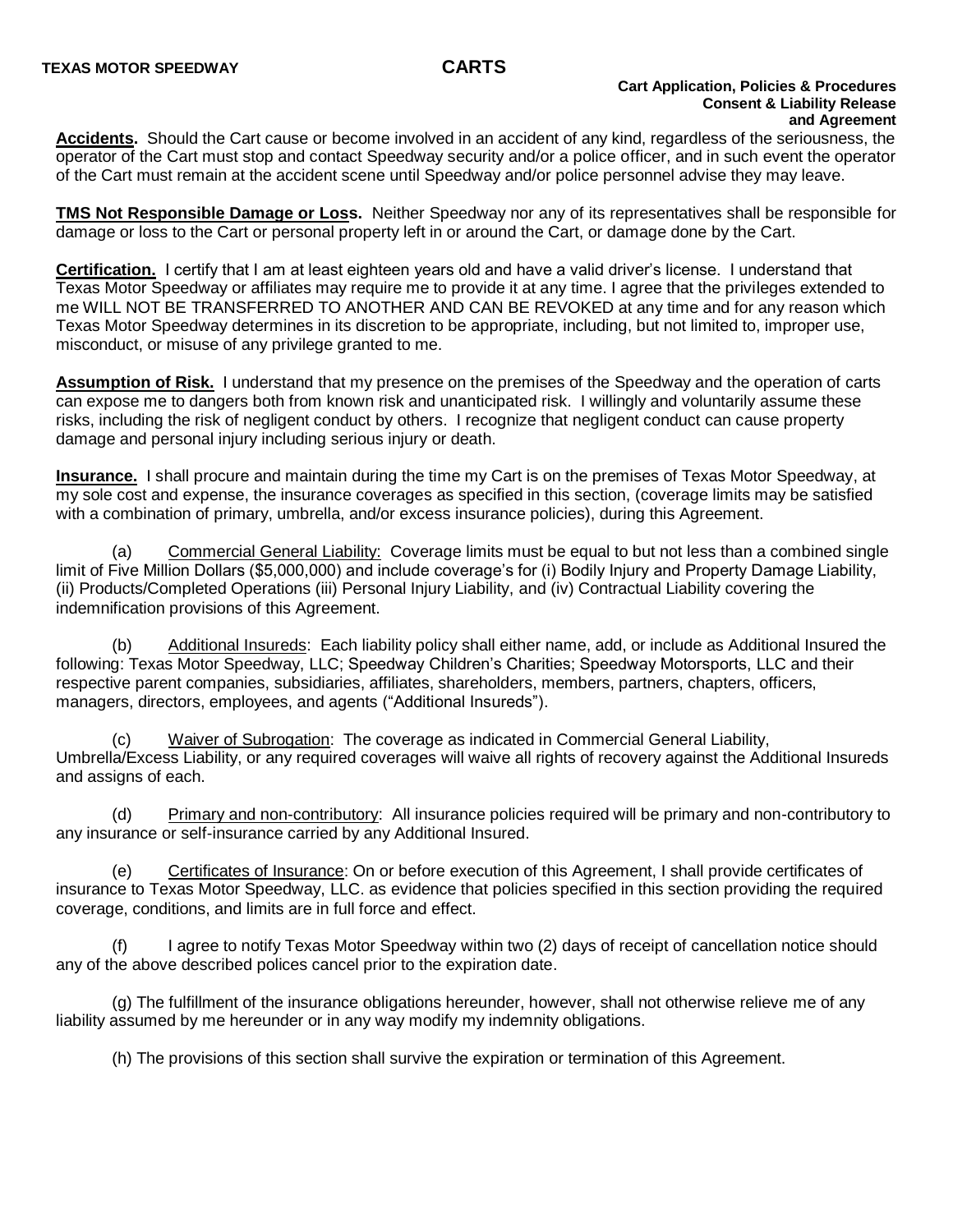(i) If, at any time during which my Cart is on the premises of Texas Motor Speedway, it is determined that such policy has been canceled or has expired or is otherwise not in full force and effect, it shall constitute a material breach of this Agreement and I agree that the Cart subject to this Agreement shall either be impounded or forced to leave the premises without ability to return. I agree to allow, and hereby permit, Texas Motor Speedway to call my insurance company and verify continuing coverage at any time. I understand that if I cancel any such policy after signing this Agreement during the term of this Agreement, it shall constitute fraud.

**Indemnity. I AGREE TO ASSUME ALL RISKS INHERENT IN THE OPERATION AND USE OF THE CART AND SHALL INDEMNIFY,** PROTECT, DEFEND, AND HOLD TEXAS MOTOR SPEEDWAY, LLC, SPEEDWAY MOTORSPORTS, LLC, SPEEDWAY CHILDREN'S **CHARITIES, AND THEIR RESPECTIVE PARENT, SUBSIDIARY AND AFFILIATED COMPANIES, AS WELL AS THEIR RESPECTIVE SHAREHOLDERS, MEMBERS, MANAGERS, PARTNERS, DIRECTORS, OFFICERS, EMPLOYEES, AGENTS, CHAPTERS, SUCCESSORS AND ASSIGNS, AND EACH OF THEM HARMLESS FROM AND AGAINST ANY AND ALL CLAIMS, DEMANDS, LOSSES, INJURIES, SUITS, ACTIONS, CAUSES OF ACTION, CHARGES, JUDGMENTS, COSTS AND EXPENSES (INCLUDING ALL REASONABLE ATTORNEYS' FEES AND COURT COSTS) AND LIABILITY FOR ANY INJURY OR DAMAGE TO ANY PERSON OR PROPERTY WHATSOEVER ARISING IN WHOLE OR PART FROM THE USE OF THE CART, WHETHER USED BY ME OR ANOTHER, TO THE EXTENT SUCH INJURY IS CAUSED IN PART OR IN WHOLE BY THE ACT, NEGLIGENCE, FAULT OR OMISSION OF ANY DUTY WITH RESPECT TO THE SAME BY ME, OR ANY PERSON TO WHOM I ALLOW TO RIDE ON OR DRIVE THE CART. I RECOGNIZE AND AGREE THAT INCLUDED IN THIS INDEMNITY CLAUSE, BUT NOT BY WAY OF LIMITATION, IS MY ASSUMPTION OF ANY AND ALL LIABILITY FOR INJURY, DISABILITY AND DEATH OF MYSELF OR ANY OTHER PERSON CAUSED BY THE OPERATION, USE, CONTROL, HANDLING, OR TRANSPORTATION OF THE CART, FOR WHICH I ASSUME FULL RESPONSIBILITY.**

**Governing Law and Jurisdiction.** Any judicial proceeding brought with respect to this Agreement must be brought maintained and governed only in a court of competent jurisdiction in the County of Denton, State of Texas and, by execution and delivery of this Agreement, each party hereto (i) accepts, generally and unconditionally, the exclusive jurisdiction of such courts and any related appellate court, and irrevocably agrees to be bound by any judgment rendered thereby in connection with this Agreement, (ii) irrevocably waives any objection it may now or hereafter have as to the venue of any such suit, action or proceeding brought in such court or that such court is an inconvenient forum, and (iii) consent to personal jurisdiction in Texas.

**Term.** The Term of his Agreement extends from the date of execution until the time my Cart is removed from the premises of Texas Motor Speedway.